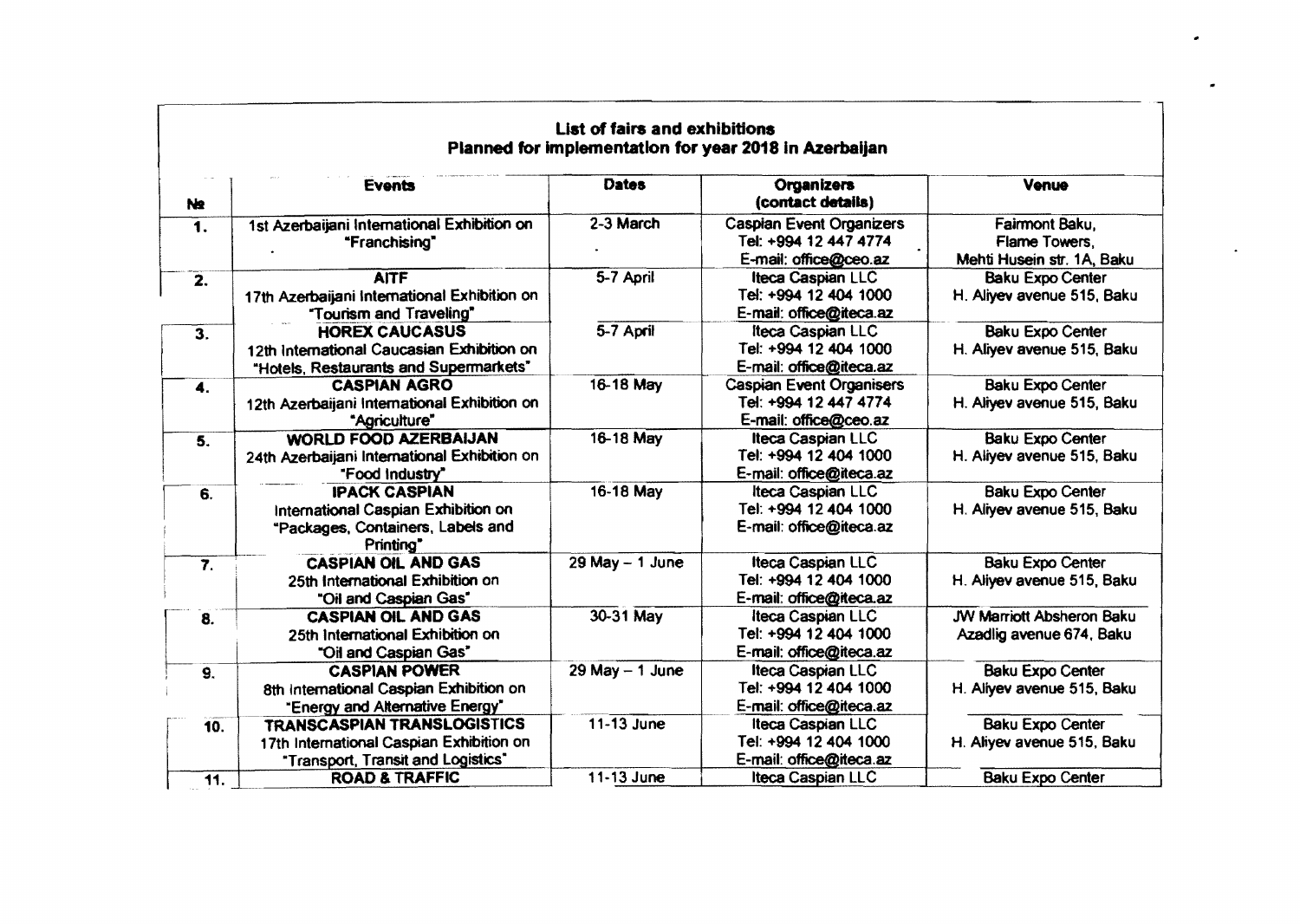|                   | 8th International Caspian Exhibition on<br>"Road Infrastructure and Public Transport"                                                                                                                          |                 | Tel: +994 12 404 1000<br>E-mail: office@iteca.az                                  | H. Aliyev avenue 515, Baku                                    |
|-------------------|----------------------------------------------------------------------------------------------------------------------------------------------------------------------------------------------------------------|-----------------|-----------------------------------------------------------------------------------|---------------------------------------------------------------|
| 12.               | <b>CIBS</b><br>5th International Caspian Exhibition on<br>"Boats and Yachts"                                                                                                                                   | 11-13 June      | <b>Iteca Caspian LLC</b><br>Tel: +994 12 404 1000<br>E-mail: office@iteca.az      | <b>Baku Expo Center</b><br>H. Aliyev avenue 515, Baku         |
| 13.               | 1st Azerbaijani International Exhibition on<br>"Gifts"                                                                                                                                                         | 20-22 September | <b>Caspian Event Organizers</b><br>Tel: +994 12 447 4774<br>E-mail: office@ceo.az | <b>Boulevard Hotel Baku</b><br>Khaqani Rustamov str. 4C, Baku |
| 14.               | 1st Azerbaijani International Exhibition on<br>"Advertising and Print Manufacturing"                                                                                                                           | 20-22 September | <b>Caspian Event Organizers</b><br>Tel: +994 12 447 4774<br>E-mail: office@ceo.az | <b>Boulevard Hotel Baku</b><br>Khaqani Rustamov str. 4C, Baku |
| 15.               | <b>ADEX</b><br>3rd Azerbaijani International Exhibition on<br>Defence                                                                                                                                          | 25-27 September | <b>Caspian Event Organizers</b><br>Tel: +994 12 447 4774<br>E-mail: office@ceo.az | <b>Baku Expo Center</b><br>H. Aliyev avenue 515, Baku         |
| 16.               | <b>EDUCATION</b><br>12th Azerbaijani International Exhibition on<br>"Education"                                                                                                                                | 4-6 October     | <b>Caspian Event Organizers</b><br>Tel: +994 12 447 4774<br>E-mail: office@ceo.az | <b>Baku Expo Center</b><br>H. Aliyev avenue 515, Baku         |
| $\overline{17}$ . | <b>CAREER</b><br>12th Azerbaijani International Exhibition on<br>"Career"                                                                                                                                      | 4-6 October     | <b>Caspian Event Organizers</b><br>Tel: +994 12 447 4774<br>E-mail: office@ceo.az | <b>Baku Expo Center</b><br>H. Aliyev avenue 515, Baku         |
| 18.               | <b>WORLDBUILD BAKU</b><br>24th Azerbaijani International Exhibition on<br>"Construction"                                                                                                                       | 23-26 October   | <b>Iteca Caspian LLC</b><br>Tel: +994 12 404 1000<br>E-mail: office@iteca.az      | <b>Baku Expo Center</b><br>H. Aliyev avenue 515, Baku         |
| 19.               | <b>CASPIAN FURNITURE EXPO</b><br>International Caspian Exhibition on<br>"Furniture, Interior and Design"                                                                                                       | 23-26 October   | Iteca Caspian LLC<br>Tel: +994 12 404 1000<br>E-mail: office@iteca.az             | <b>Baku Expo Center</b><br>H. Aliyev avenue 515, Baku         |
| 20.               | <b>AQUATHERM BAKU</b><br>11th International Exhibition on "Heating,<br>Ventilation, Conditioning, Water Supply.<br>Plumbing, Environmental Protection<br>Technologies, Swimming Pools and<br>Renewable Energy* | 23-26 October   | Iteca Caspian LLC<br>Tel: +994 12 404 1000<br>E-mail: office@iteca.az             | <b>Baku Expo Center</b><br>H. Aliyev avenue 515, Baku         |
| 21.               | <b>SECURITY CASPIAN</b><br>11th International Caspian Exhibition on<br>"Security, Safety and Rescue Solutions"                                                                                                 | 23-26 October   | Iteca Caspian LLC<br>Tel: +994 12 404 1000<br>E-mail: office@iteca.az             | <b>Baku Expo Center</b><br>H. Aliyev avenue 515, Baku         |
| 22.               | <b>BIHE</b><br>24th Azerbaijani International Exhibition on<br>"Health Care"                                                                                                                                   | 1-3 November    | <b>Iteca Caspian LLC</b><br>Tel: +994 12 404 1000<br>E-mail: office@iteca.az      | <b>Baku Expo Center</b><br>H. Aliyev avenue 515, Baku         |
| 23.               | STOMATOLOGY AZERBAIJAN                                                                                                                                                                                         | 1-3 November    | <b>Iteca Caspian LLC</b>                                                          | <b>Baku Expo Center</b>                                       |

 $\bullet$ 

 $\mathbf{x} \in \mathbb{R}^{n \times n}$